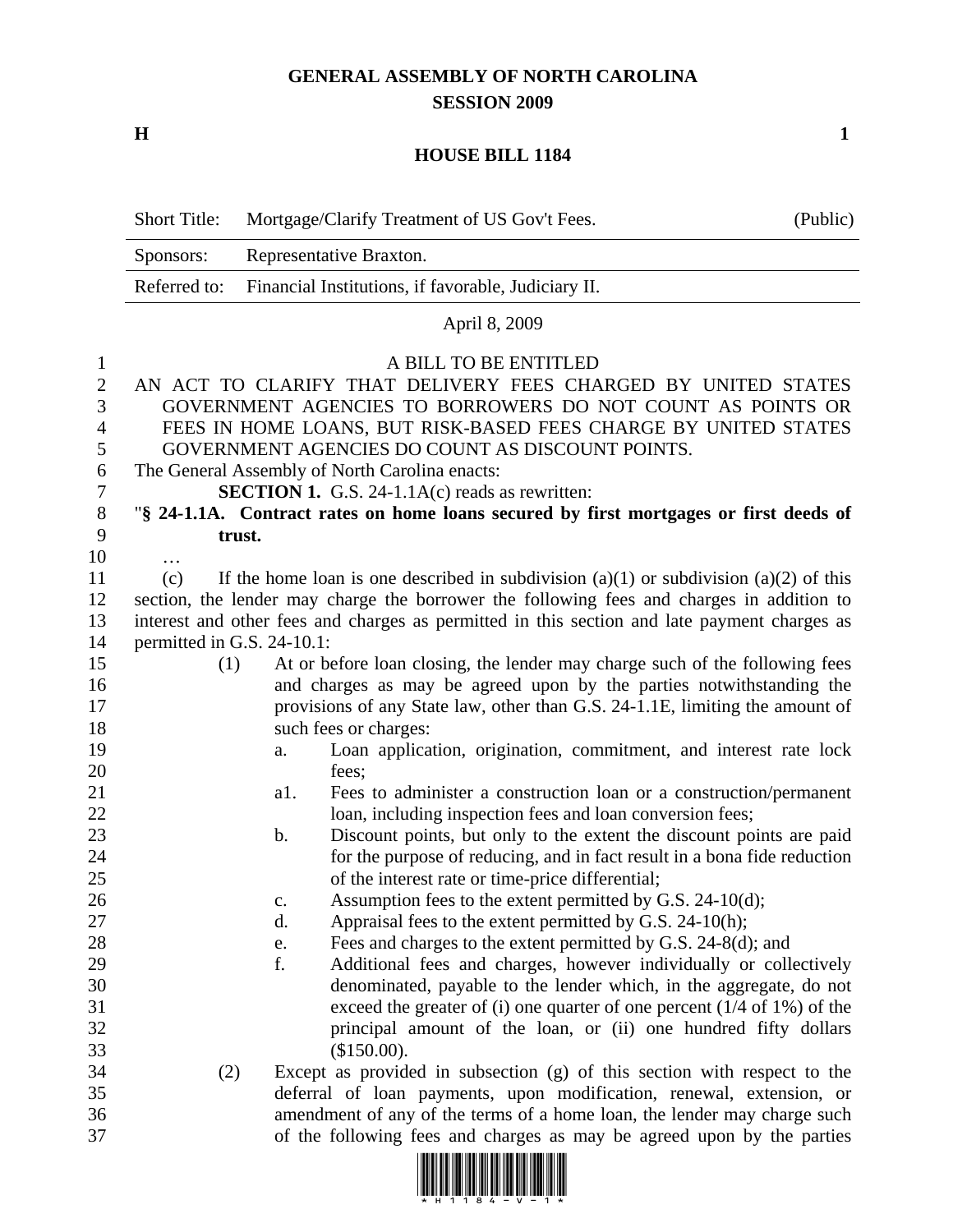|     | <b>General Assembly of North Carolina</b> |               |    |                                                                                                                                                                                                                               | <b>Session 2009</b> |
|-----|-------------------------------------------|---------------|----|-------------------------------------------------------------------------------------------------------------------------------------------------------------------------------------------------------------------------------|---------------------|
|     |                                           |               |    | notwithstanding the provisions of any State law, other than G.S. 24-1.1E,                                                                                                                                                     |                     |
|     |                                           |               |    | limiting the amount of such fees or charges:                                                                                                                                                                                  |                     |
|     |                                           | a.            |    | Discount points, but only to the extent the discount points are paid                                                                                                                                                          |                     |
|     |                                           |               |    | for the purpose of reducing, and in fact result in a bona fide reduction                                                                                                                                                      |                     |
|     |                                           |               |    | of, the interest rate or time-price differential;                                                                                                                                                                             |                     |
|     |                                           | a1.           |    | Fees which do not exceed one quarter of one percent $(1/4 \text{ of } 1\%)$ of<br>the principal amount of the loan if the principal amount of the loan is<br>less than one hundred fifty thousand dollars (\$150,000), or one |                     |
|     |                                           |               |    | percent of the principal amount of the loan if the principal amount of<br>the loan is one hundred fifty thousand dollars (\$150,000) or more, for<br>the conversion of a variable interest rate loan to a fixed interest rate |                     |
|     |                                           |               |    | loan, of a fixed interest rate loan to a variable interest rate loan, of a<br>closed-end loan to an open-end loan, or of an open-ended loan to a                                                                              |                     |
|     |                                           | $\mathbf b$ . |    | closed-end loan;<br>Assumption fees to the extent permitted by G.S. $24-10(d)$ ;                                                                                                                                              |                     |
|     |                                           | c.            |    | Appraisal fees to the extent permitted by G.S. 24-10(h);                                                                                                                                                                      |                     |
|     |                                           | d.            |    | Fees and charges to the extent permitted by G.S. 24-8(d); and                                                                                                                                                                 |                     |
|     |                                           | e.            |    | If no fees are charged under subdivision $(c)(2)b$ . of this section,                                                                                                                                                         |                     |
|     |                                           |               |    | additional fees and charges, however individually or collectively                                                                                                                                                             |                     |
|     |                                           |               |    | denominated, payable to the lender which, in the aggregate, do not                                                                                                                                                            |                     |
|     |                                           |               |    | exceed the greater of (i) one quarter of one percent $(1/4$ of 1%) of the                                                                                                                                                     |                     |
|     |                                           |               |    | balance outstanding at the time of the modification, renewal,                                                                                                                                                                 |                     |
|     |                                           |               |    | extension, or amendment of terms, or (ii) one hundred fifty dollars                                                                                                                                                           |                     |
|     |                                           |               |    | $($150.00)$ . The fees and charges permitted by this sub-subdivision                                                                                                                                                          |                     |
|     |                                           |               |    | may be charged only pursuant to a written agreement which states                                                                                                                                                              |                     |
|     |                                           |               |    | the amount of the fee or charge and is made at the time of the                                                                                                                                                                |                     |
|     |                                           |               |    | specific modification, renewal, extension, or amendment, or at the                                                                                                                                                            |                     |
|     |                                           |               |    | time the specific modification, renewal, extension, or amendment is                                                                                                                                                           |                     |
|     |                                           |               |    | requested.                                                                                                                                                                                                                    |                     |
|     |                                           |               |    | For purposes of this subsection, "discount points" includes any fees paid by or on behalf of a<br>borrower to the Federal National Mortgage Association, the Federal Home Loan Mortgage                                       |                     |
|     |                                           |               |    | Corporation, the Government National Mortgage Association, the Veterans Administration, the                                                                                                                                   |                     |
|     |                                           |               |    | United States Department of Agriculture, or any federal agency as loan level price adjustments,                                                                                                                               |                     |
|     |                                           |               |    | adverse market delivery charges, or any other charges levied by the agency to compensate for                                                                                                                                  |                     |
|     |                                           |               |    | increased risks and costs based on credit score, loan size, or housing type."                                                                                                                                                 |                     |
|     |                                           |               |    | <b>SECTION 2.</b> G.S. 24-1.1 $E(a)$ reads as rewritten:                                                                                                                                                                      |                     |
|     |                                           |               |    | "§ 24-1.1E. Restrictions and limitations on high-cost home loans.                                                                                                                                                             |                     |
| (a) |                                           |               |    | Definitions. – The following definitions apply for the purposes of this section:                                                                                                                                              |                     |
|     | (5)                                       |               |    | "Points and fees" is defined as provided in this subdivision.                                                                                                                                                                 |                     |
|     |                                           | a.            |    | The term includes all of the following:                                                                                                                                                                                       |                     |
|     |                                           |               | 1. | All items required to be disclosed under sections 226.4(a) and                                                                                                                                                                |                     |
|     |                                           |               |    | 226.4(b) of Title 12 of the Code of Federal Regulations, as                                                                                                                                                                   |                     |
|     |                                           |               |    | amended from time to time, except interest or the time-price                                                                                                                                                                  |                     |
|     |                                           |               |    | differential.                                                                                                                                                                                                                 |                     |
|     |                                           |               | 2. | All charges for items listed under section $226.4(c)(7)$ of Title                                                                                                                                                             |                     |
|     |                                           |               |    | 12 of the Code of Federal Regulations, as amended from time                                                                                                                                                                   |                     |
|     |                                           |               |    | to time, but only if the lender receives direct or indirect                                                                                                                                                                   |                     |
|     |                                           |               |    | compensation in connection with the charge or the charge is                                                                                                                                                                   |                     |
|     |                                           |               |    | paid to an affiliate of the lender; otherwise, the charges are                                                                                                                                                                |                     |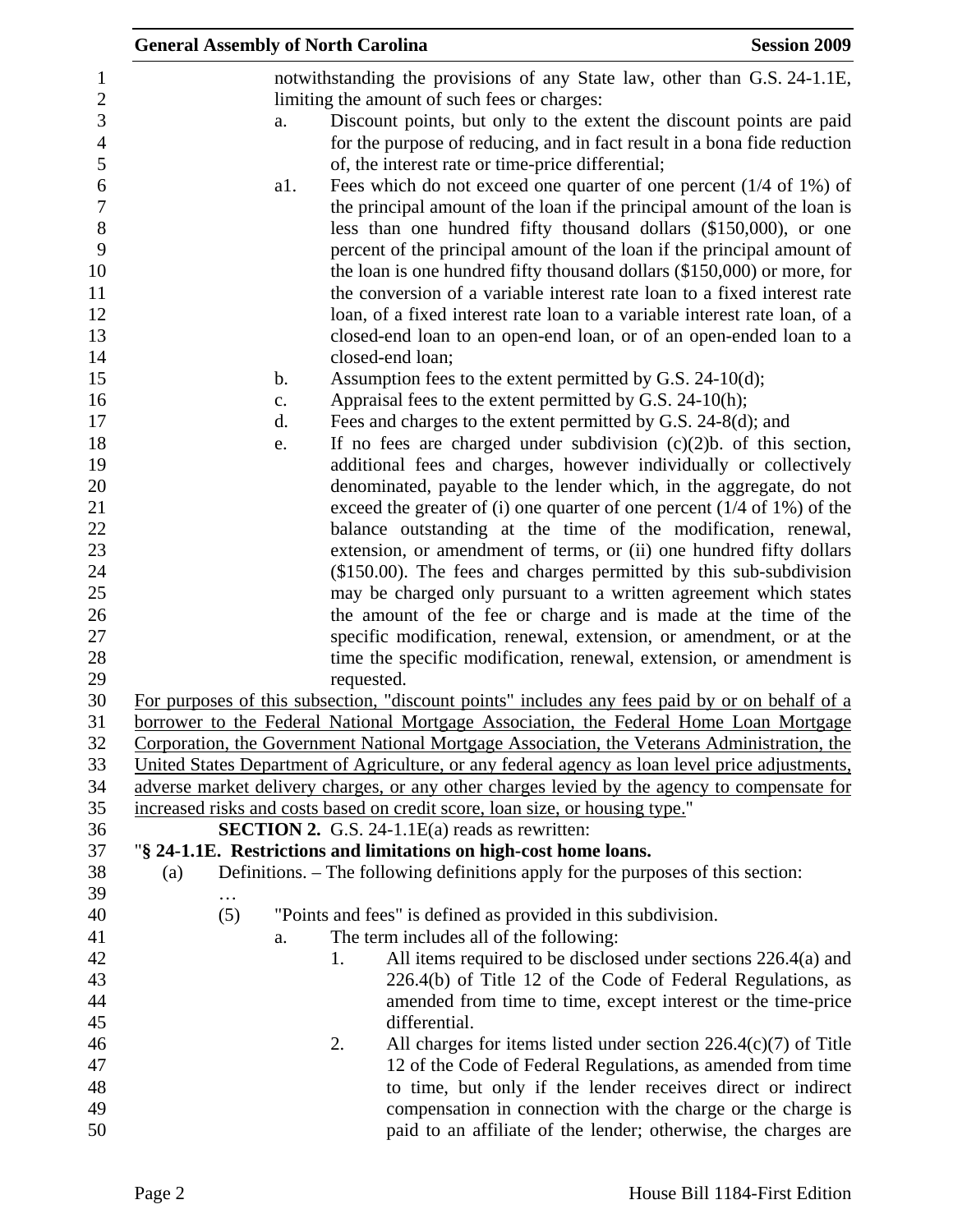|                     | <b>General Assembly of North Carolina</b> |                                                                                                                                    | <b>Session 2009</b>                                                                                                         |
|---------------------|-------------------------------------------|------------------------------------------------------------------------------------------------------------------------------------|-----------------------------------------------------------------------------------------------------------------------------|
| 1<br>$\overline{c}$ |                                           | fees".                                                                                                                             | not included within the meaning of the phrase "points and                                                                   |
| $\overline{3}$      | 3.                                        |                                                                                                                                    | To the extent not otherwise included in sub-subdivision a.1.                                                                |
| $\overline{4}$      |                                           |                                                                                                                                    | or a.2. of this subdivision, all compensation paid from any                                                                 |
| 5                   |                                           |                                                                                                                                    |                                                                                                                             |
| 6                   |                                           |                                                                                                                                    | source to a mortgage broker, including compensation paid to<br>a mortgage broker in a table-funded transaction. A bona fide |
| $\overline{7}$      |                                           |                                                                                                                                    |                                                                                                                             |
| 8                   |                                           |                                                                                                                                    | sale of a loan in the secondary mortgage market shall not be                                                                |
| 9                   |                                           |                                                                                                                                    | considered a table-funded transaction, and a table-funded<br>transaction shall not be considered a secondary market         |
| 10                  |                                           |                                                                                                                                    |                                                                                                                             |
| 11                  | 4.                                        | transaction.                                                                                                                       |                                                                                                                             |
| 12                  |                                           | charged or collected under the terms of the loan documents.                                                                        | The maximum prepayment fees and penalties which may be                                                                      |
| 13                  | $\mathbf b$ .                             | Notwithstanding the remaining provisions of this subdivision, the                                                                  |                                                                                                                             |
| 14                  |                                           | term does not include (i) taxes, filing fees, recording and other                                                                  |                                                                                                                             |
| 15                  |                                           | charges and fees paid or to be paid to public officials for determining                                                            |                                                                                                                             |
| 16                  |                                           | the existence of or for perfecting, releasing, or satisfying a security                                                            |                                                                                                                             |
| 17                  |                                           | interest; and (ii) fees paid to a person other than a lender or an                                                                 |                                                                                                                             |
| 18                  |                                           | affiliate of the lender or to the mortgage broker or an affiliate of the                                                           |                                                                                                                             |
| 19                  |                                           | mortgage broker for the following: fees for tax payment services;                                                                  |                                                                                                                             |
| 20                  |                                           | fees for flood certification; fees for pest infestation and flood                                                                  |                                                                                                                             |
| 21                  |                                           | determinations; appraisal fees; fees for inspections performed prior to                                                            |                                                                                                                             |
| 22                  |                                           | closing; credit reports; surveys; attorneys' fees (if the borrower has                                                             |                                                                                                                             |
| 23                  |                                           | the right to select the attorney from an approved list or otherwise);                                                              |                                                                                                                             |
| 24                  |                                           | notary fees; escrow charges, so long as not otherwise included under                                                               |                                                                                                                             |
| 25                  |                                           | sub-subdivision a. of this subdivision; title insurance premiums; and                                                              |                                                                                                                             |
| 26                  |                                           | premiums for insurance against loss or damage to property, including                                                               |                                                                                                                             |
| 27                  |                                           | hazard insurance and flood insurance premiums, provided that the                                                                   |                                                                                                                             |
| 28                  |                                           | conditions in section $226.4(d)(2)$ of Title 12 of the Code of Federal                                                             |                                                                                                                             |
| 29                  |                                           | Regulations are met.                                                                                                               |                                                                                                                             |
| 30                  | c.                                        | For open-end credit plans, the term includes those points and fees                                                                 |                                                                                                                             |
| 31                  |                                           | described in sub-subdivisions a.1. through a.3. of this subdivision                                                                |                                                                                                                             |
| 32                  |                                           | that are charged at or before loan closing, plus (i) the minimum                                                                   |                                                                                                                             |
| 33                  |                                           | additional fees the borrower would be required to pay to draw down                                                                 |                                                                                                                             |
| 34                  |                                           | an amount equal to the total loan amount, and (ii) the maximum                                                                     |                                                                                                                             |
| 35                  |                                           | prepayment fees and penalties which may be charged or collected                                                                    |                                                                                                                             |
| 36                  |                                           | under the terms of the loan documents.                                                                                             |                                                                                                                             |
| 37                  | <u>d.</u>                                 | The term does not include fees paid to an agency of the United States                                                              |                                                                                                                             |
| 38                  |                                           | Government in connection with a home loan if (i) the home loan has                                                                 |                                                                                                                             |
| 39                  |                                           | an initial principal balance less than one hundred fifty thousand                                                                  |                                                                                                                             |
| 40                  |                                           | dollars (\$150,000), (ii) the home loan is made, insured, or guaranteed                                                            |                                                                                                                             |
| 41                  |                                           | by the government agency, and (iii) the fee is for making, insuring,                                                               |                                                                                                                             |
| 42                  |                                           | or guaranteeing the loan. These fees or charges may have been paid                                                                 |                                                                                                                             |
| 43                  |                                           | (i) by the borrower directly, (ii) by a settlement agent or lender on                                                              |                                                                                                                             |
| 44                  |                                           | behalf of the borrower, or (iii) by a lender with respect to the                                                                   |                                                                                                                             |
| 45<br>46            |                                           | borrower's loan from funds loaned to or received from the borrower.<br>The term "agency of the United States Government" includes, |                                                                                                                             |
| 47                  |                                           | without limitation, the Federal National Mortgage Association, the                                                                 |                                                                                                                             |
| 48                  |                                           | <b>Federal Home Loan Mortgage Corporation, the Government National</b>                                                             |                                                                                                                             |
| 49                  |                                           | Mortgage Association, the Veterans Administration, the United                                                                      |                                                                                                                             |
| 50                  |                                           | States Department of Agriculture, or any federal agency.                                                                           |                                                                                                                             |
| 51                  |                                           |                                                                                                                                    |                                                                                                                             |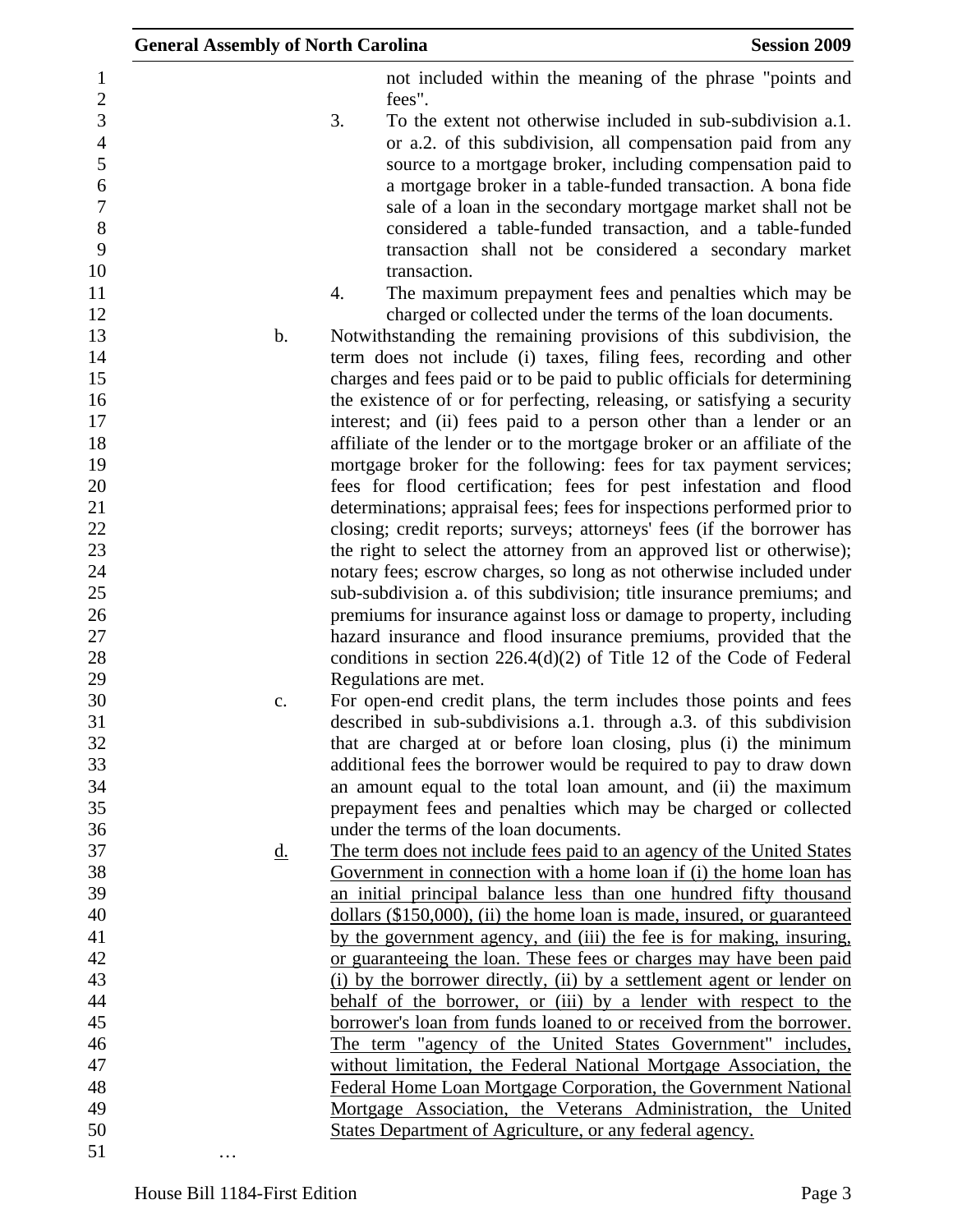| <b>General Assembly of North Carolina</b><br>(6) | a.<br>$\mathbf b$ . | time. | "Thresholds" means:<br>Without regard to whether the loan transaction is or may be a<br>"residential mortgage transaction" (as the term "residential mortgage<br>transaction" is defined in section $226.2(a)(24)$ of Title 12 of the Code<br>of Federal Regulations, as amended from time to time), the annual<br>percentage rate of the loan at the time the loan is consummated is<br>such that the loan is considered a "mortgage" under section 152 of<br>the Home Ownership and Equity Protection Act of 1994 (Pub. Law<br>103-25, $[15 \text{ U.S.C. } § 1602(aa)]$ , as the same may be amended from<br>time to time, and regulations adopted pursuant thereto by the Federal<br>Reserve Board, including section 226.32 of Title 12 of the Code of<br>Federal Regulations, as the same may be amended from time to time;<br>The total points and fees, as defined in G.S. $24-1.1E(a)(5)$ , exceed | <b>Session 2009</b> |
|--------------------------------------------------|---------------------|-------|-------------------------------------------------------------------------------------------------------------------------------------------------------------------------------------------------------------------------------------------------------------------------------------------------------------------------------------------------------------------------------------------------------------------------------------------------------------------------------------------------------------------------------------------------------------------------------------------------------------------------------------------------------------------------------------------------------------------------------------------------------------------------------------------------------------------------------------------------------------------------------------------------------------|---------------------|
|                                                  |                     |       | five percent $(5\%)$ of the total loan amount if the total loan amount is<br>twenty thousand dollars (\$20,000) or more, or (ii) the lesser of eight                                                                                                                                                                                                                                                                                                                                                                                                                                                                                                                                                                                                                                                                                                                                                        |                     |
|                                                  |                     |       | percent (8%) of the total loan amount or one thousand dollars                                                                                                                                                                                                                                                                                                                                                                                                                                                                                                                                                                                                                                                                                                                                                                                                                                               |                     |
|                                                  |                     |       | $($1,000)$ , if the total loan amount is less than twenty thousand dollars                                                                                                                                                                                                                                                                                                                                                                                                                                                                                                                                                                                                                                                                                                                                                                                                                                  |                     |
|                                                  |                     |       | (\$20,000); provided, the following discount points and prepayment                                                                                                                                                                                                                                                                                                                                                                                                                                                                                                                                                                                                                                                                                                                                                                                                                                          |                     |
|                                                  |                     |       | fees and penalties shall be excluded from the calculation of the total                                                                                                                                                                                                                                                                                                                                                                                                                                                                                                                                                                                                                                                                                                                                                                                                                                      |                     |
|                                                  |                     |       | points and fees payable by the borrower:                                                                                                                                                                                                                                                                                                                                                                                                                                                                                                                                                                                                                                                                                                                                                                                                                                                                    |                     |
|                                                  |                     | 1.    | Up to and including two bona fide loan discount points                                                                                                                                                                                                                                                                                                                                                                                                                                                                                                                                                                                                                                                                                                                                                                                                                                                      |                     |
|                                                  |                     |       | payable by the borrower in connection with the loan                                                                                                                                                                                                                                                                                                                                                                                                                                                                                                                                                                                                                                                                                                                                                                                                                                                         |                     |
|                                                  |                     |       | transaction, but only if the interest rate from which the loan's                                                                                                                                                                                                                                                                                                                                                                                                                                                                                                                                                                                                                                                                                                                                                                                                                                            |                     |
|                                                  |                     |       | interest rate will be discounted does not exceed by more than                                                                                                                                                                                                                                                                                                                                                                                                                                                                                                                                                                                                                                                                                                                                                                                                                                               |                     |
|                                                  |                     |       | one percentage point $(1%)$ the required net yield for a 90-day                                                                                                                                                                                                                                                                                                                                                                                                                                                                                                                                                                                                                                                                                                                                                                                                                                             |                     |
|                                                  |                     |       | standard mandatory delivery commitment for a reasonably                                                                                                                                                                                                                                                                                                                                                                                                                                                                                                                                                                                                                                                                                                                                                                                                                                                     |                     |
|                                                  |                     |       | comparable loan from either Fannie Mae or the Federal Home                                                                                                                                                                                                                                                                                                                                                                                                                                                                                                                                                                                                                                                                                                                                                                                                                                                  |                     |
|                                                  |                     |       | Loan Mortgage Corporation, whichever is greater; greater.                                                                                                                                                                                                                                                                                                                                                                                                                                                                                                                                                                                                                                                                                                                                                                                                                                                   |                     |
|                                                  |                     | 2.    | Up to and including one bona fide loan discount point                                                                                                                                                                                                                                                                                                                                                                                                                                                                                                                                                                                                                                                                                                                                                                                                                                                       |                     |
|                                                  |                     |       | payable by the borrower in connection with the loan                                                                                                                                                                                                                                                                                                                                                                                                                                                                                                                                                                                                                                                                                                                                                                                                                                                         |                     |
|                                                  |                     |       | transaction, but only if the interest rate from which the loan's                                                                                                                                                                                                                                                                                                                                                                                                                                                                                                                                                                                                                                                                                                                                                                                                                                            |                     |
|                                                  |                     |       | interest rate will be discounted does not exceed by more than                                                                                                                                                                                                                                                                                                                                                                                                                                                                                                                                                                                                                                                                                                                                                                                                                                               |                     |
|                                                  |                     |       | two percentage points (2%) the required net yield for a                                                                                                                                                                                                                                                                                                                                                                                                                                                                                                                                                                                                                                                                                                                                                                                                                                                     |                     |
|                                                  |                     |       | 90-day standard mandatory delivery commitment for a                                                                                                                                                                                                                                                                                                                                                                                                                                                                                                                                                                                                                                                                                                                                                                                                                                                         |                     |
|                                                  |                     |       | reasonably comparable loan from either Fannie Mae or the                                                                                                                                                                                                                                                                                                                                                                                                                                                                                                                                                                                                                                                                                                                                                                                                                                                    |                     |
|                                                  |                     |       | Federal Home Loan Mortgage Corporation, whichever is                                                                                                                                                                                                                                                                                                                                                                                                                                                                                                                                                                                                                                                                                                                                                                                                                                                        |                     |
|                                                  |                     |       | greater; greater.                                                                                                                                                                                                                                                                                                                                                                                                                                                                                                                                                                                                                                                                                                                                                                                                                                                                                           |                     |
|                                                  |                     | 3.    | For a closed-end loan, prepayment fees and penalties which                                                                                                                                                                                                                                                                                                                                                                                                                                                                                                                                                                                                                                                                                                                                                                                                                                                  |                     |
|                                                  |                     |       | may be charged or collected under the terms of the loan                                                                                                                                                                                                                                                                                                                                                                                                                                                                                                                                                                                                                                                                                                                                                                                                                                                     |                     |
|                                                  |                     |       | documents which do not exceed one percent $(1%)$ of the                                                                                                                                                                                                                                                                                                                                                                                                                                                                                                                                                                                                                                                                                                                                                                                                                                                     |                     |
|                                                  |                     |       | amount prepaid, provided the loan documents do not permit                                                                                                                                                                                                                                                                                                                                                                                                                                                                                                                                                                                                                                                                                                                                                                                                                                                   |                     |
|                                                  |                     |       | the lender to charge or collect any prepayment fees or                                                                                                                                                                                                                                                                                                                                                                                                                                                                                                                                                                                                                                                                                                                                                                                                                                                      |                     |
|                                                  |                     |       | penalties more than 30 months after the loan elosing; closing.                                                                                                                                                                                                                                                                                                                                                                                                                                                                                                                                                                                                                                                                                                                                                                                                                                              |                     |
|                                                  |                     | 4.    | For an open-end credit plan, prepayment fees and penalties                                                                                                                                                                                                                                                                                                                                                                                                                                                                                                                                                                                                                                                                                                                                                                                                                                                  |                     |
|                                                  |                     |       | which may be charged or collected under the terms of the                                                                                                                                                                                                                                                                                                                                                                                                                                                                                                                                                                                                                                                                                                                                                                                                                                                    |                     |
|                                                  |                     |       | loan documents which do not exceed one percent (1%) of the                                                                                                                                                                                                                                                                                                                                                                                                                                                                                                                                                                                                                                                                                                                                                                                                                                                  |                     |
|                                                  |                     |       | amount prepaid, provided the loan documents do not permit                                                                                                                                                                                                                                                                                                                                                                                                                                                                                                                                                                                                                                                                                                                                                                                                                                                   |                     |
|                                                  |                     |       | the lender to charge or collect any prepayment fees or                                                                                                                                                                                                                                                                                                                                                                                                                                                                                                                                                                                                                                                                                                                                                                                                                                                      |                     |
|                                                  |                     |       | penalties more than (i) 30 months after the loan closing if the                                                                                                                                                                                                                                                                                                                                                                                                                                                                                                                                                                                                                                                                                                                                                                                                                                             |                     |
|                                                  |                     |       | borrower has no right or option under the loan documents to                                                                                                                                                                                                                                                                                                                                                                                                                                                                                                                                                                                                                                                                                                                                                                                                                                                 |                     |